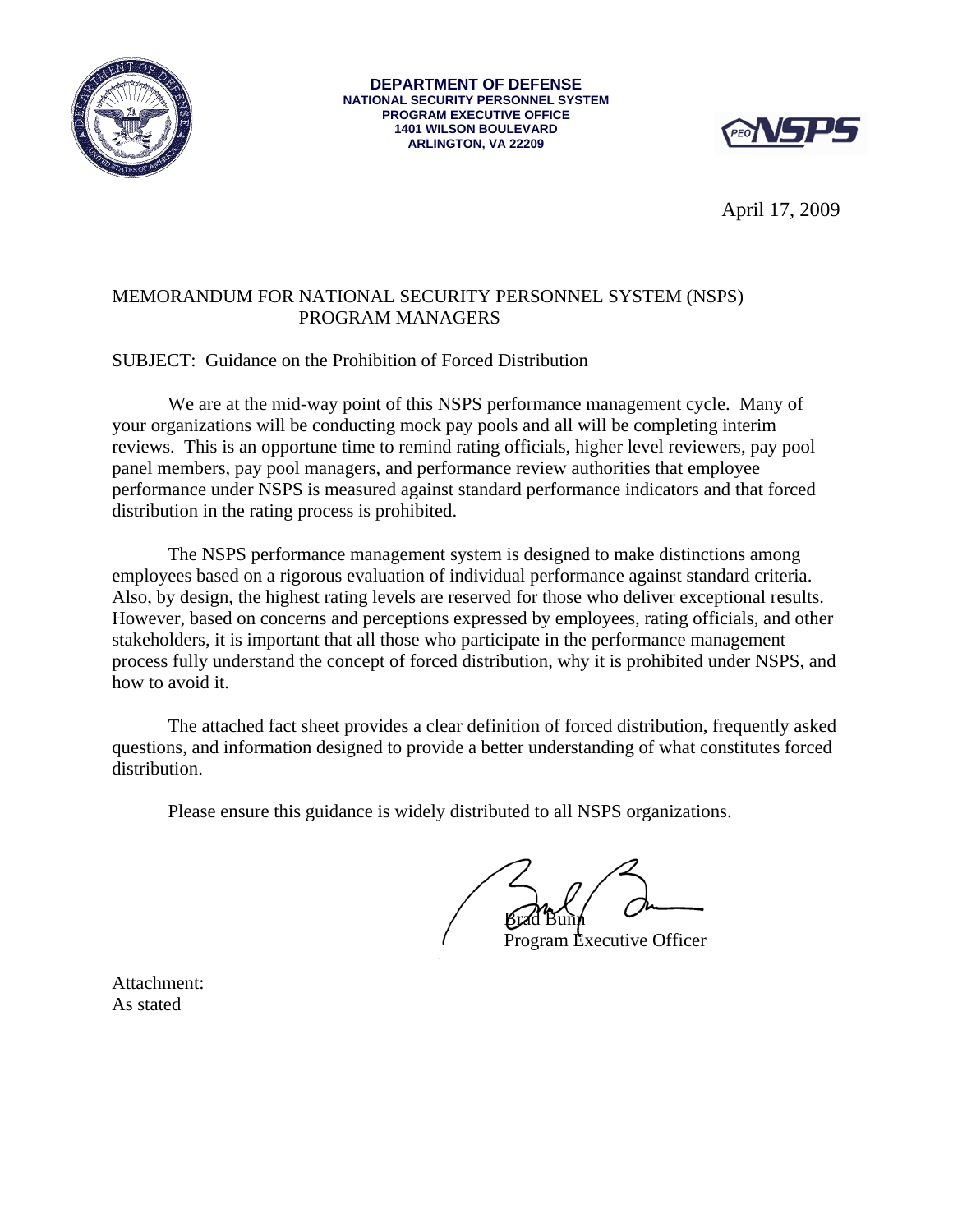

**Program Executive Office National Security Personnel System Prohibiting Forced Distribution Fact Sheet April 2009** 

*This Fact Sheet provides information on the prohibition of forced distribution under NSPS. For more information on performance management, pay pools, and other NSPS subjects, please visit the NSPS web page at www.cpms.osd.mil/nsps. You are encouraged to consult with your servicing human resources office for supplemental Component and local guidance.* 

# **What is forced distribution?**

Forced distribution occurs when managers assign performance ratings based on a pre-determined ratings distribution by percent of the population or number of employees. In forced distribution rating systems, employees are ranked relative to one another, rather than through the evaluation of individual employee job performance assessed against rating criteria. An example of forced distribution is grouping employees into multiple segments, e.g., the top 20 percent, the middle 70 percent, and the bottom 10 percent, and assigning ratings based on those relative groupings.

# **Why is forced distribution prohibited?**

The NSPS regulations (5 CFR §9901.412(a)) expressly prohibit the use of forced or pre-determined ratings distribution. Instead, NSPS links pay to individual performance by recognizing the accomplishments of employees through an assessment of their performance (of assigned job objectives) against standard rating criteria. Under NSPS, distinctions are made among employees based on individual performance and contributions.

### **How do standard performance indicators minimize the potential for individual bias or favoritism from entering into the ratings process?**

Standardized performance indicators for each pay schedule and pay band provide a common frame of reference for assessing performance, and promoting consistency and equity across the organization. By using standard criteria, NSPS ensures that employees performing similar types of work are evaluated consistently using the same tools of measurement.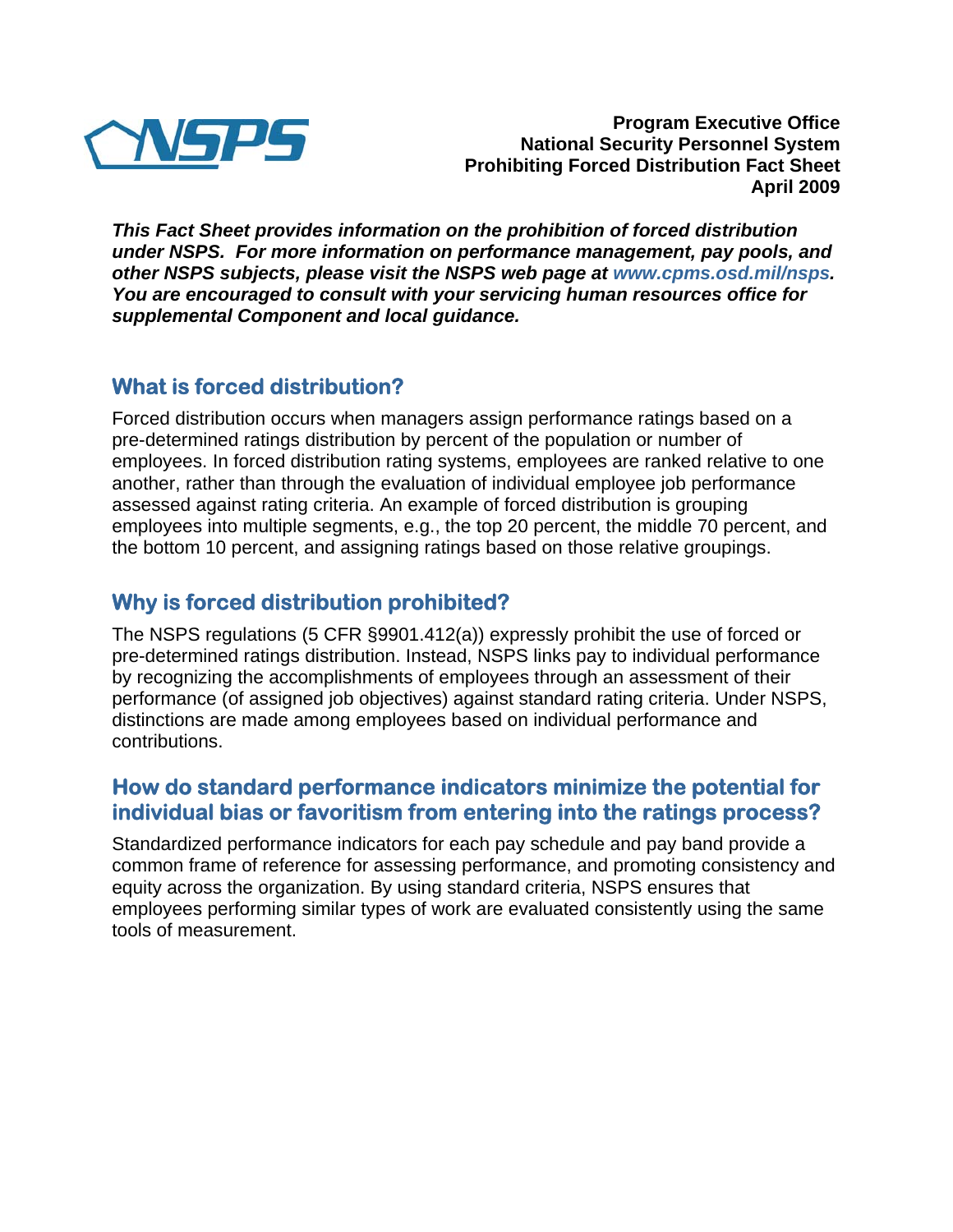## **Under NSPS, ratings are often lower than those received under previous performance evaluation systems. Is this a result of forced distribution?**

No. While many NSPS organizations have experienced a change in their ratings distribution from the previous rating system, it is not a result of forced distribution. The change is the result of rigorous and standardized performance criteria that:

- Challenge employees;
- Set a higher bar for higher performance ratings; and
- Require a strict application of the criteria.

Under the NSPS 5-level rating pattern, level 3 performance does not represent "mediocre" performance. Level 3 performance recognizes employees who performed their work in a ''valued'' manner and successfully achieved performance expectations.

Below is the level 3 performance indicator for the professional/analytical pay schedule, pay band 2. This example demonstrates that the standards upon which an employee's accomplishments are assessed are both rigorous and challenging.

#### **Performance Indicator for Professional/Analytic Pay Schedules Band 2**

#### **Level 3 – Valued Performer**

Effectively achieved the stated objective, anticipating and overcoming significant obstacles. Adapts established methods and procedures when needed.

Results were technically sound, accurate, thorough, documented, and met applicable authorities, standards, policies, procedures and guidelines.

Planned, organized, prioritized, and scheduled own work activities to deliver the objective in a timely and effective manner, making adjustments to respond to changing situations and anticipating and overcoming difficult obstacles as necessary.

Demonstrated high standards of personal and professional conduct and represented the organization or work unit effectively.

## **If most employees are rated as level 3, how does that create meaningful distinctions among employees?**

Statistics on rating distribution for the last three performance payout cycles indicate that between 50 and 60 percent of NSPS employees received a rating of level 3, with the remaining 40 to 50 percent of employees receiving ratings both above and below this level. The range of rating distribution illustrates that meaningful distinctions in performance are made. Additional distinctions are made through the assignment of shares within each rating level.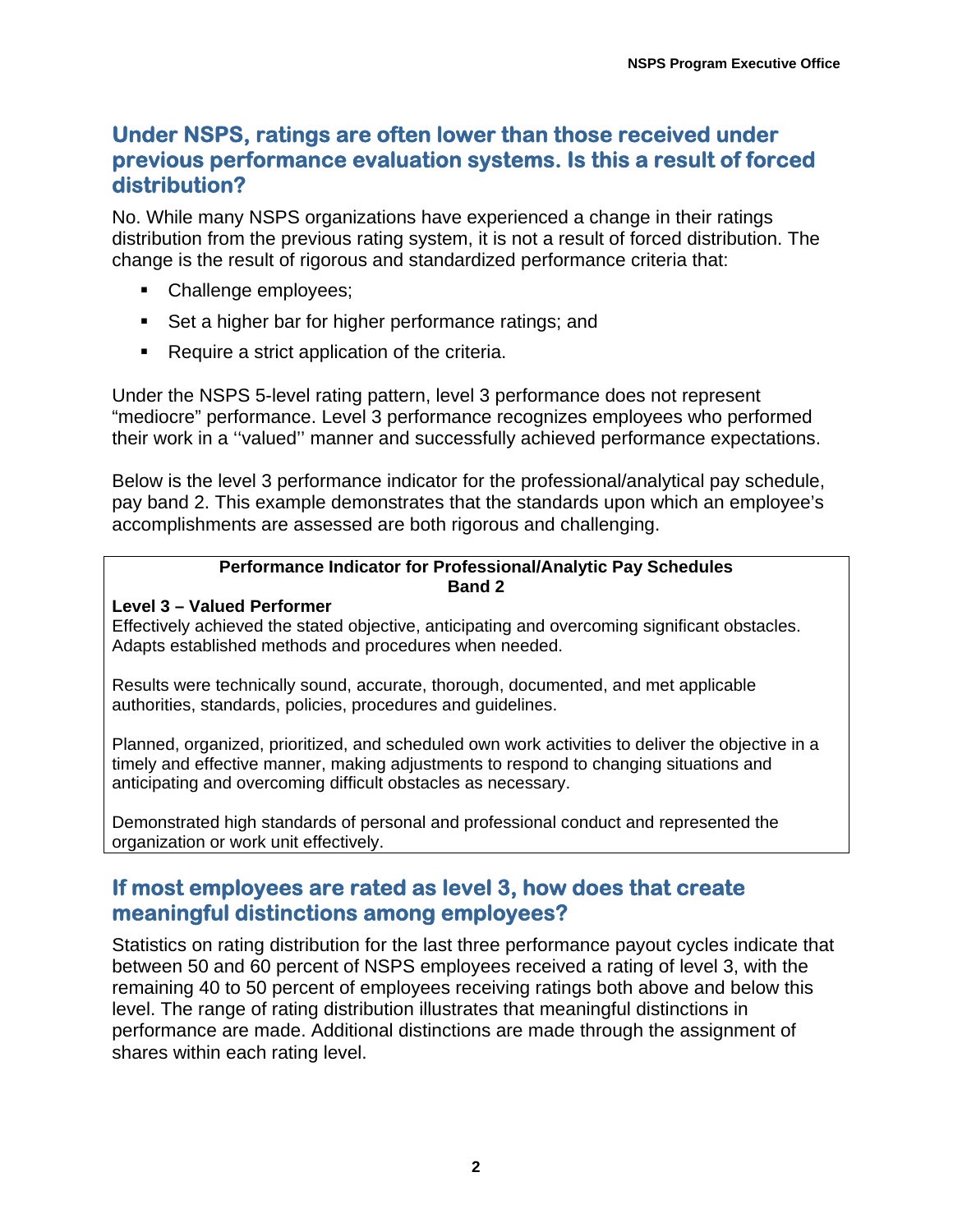## **Is it possible for everyone in an organization to earn a Level 5 rating?**

It is possible, although not probable, that every employee in an organization could earn a level 5 rating. Assignment of a level 5 rating requires that employees meet the criteria of level 5 performance as described in the appropriate performance indicator. Although possible for all employees to perform well beyond identified expectations, it is unlikely that there would be no variation in individual accomplishments and results in the organization.

### **Are pay pool managers required to achieve a "bell curve" in rating distributions to keep the share value high?**

No. Pay pool managers are not required to assign ratings to achieve a bell curve or produce a particular share value. The value of a pay pool share is influenced by the number of shares distributed (the more shares awarded, the lower the share value), but maintaining a "high" share value is not the goal of the NSPS pay-for-performance system. Rather, the goal is to assess employee performance of job objectives against the standard criteria in a consistent, equitable manner across the organization. The role of the pay pool panel, with oversight by the pay pool manager, is to ensure that the ratings process is fair, equitable, consistent and rigorous. This responsibility includes ensuring that employees rated at the highest levels are truly delivering exceptional results. Pay pool panel members may question rating officials regarding their recommended ratings to ensure that the rating criteria are being applied appropriately.

### **How can organizations best apply this information and reinforce the process for rating and rewarding performance?**

Interim reviews and mock pay pools are excellent opportunities to remind rating officials, higher level reviewers, pay pool panel members, and employees that ratings under NSPS are based on assessment of performance against standard performance indicators. These processes also reinforce that changing performance ratings to fit a pre-determined distribution pattern or to achieve a certain share value is not permitted. In addition, rating officials, higher level reviewers, and pay pool panel members should engage in ongoing dialogue about performance and must properly apply NSPS performance criteria to ensure meaningful performance distinctions among employees.

It is important for higher level reviewers to carefully examine the recommended ratings assigned by rating officials to ensure that rating officials apply criteria consistently and rigorously. When questioning the recommended rating during the pay pool panel process, pay pool managers must ensure that rating officials have an opportunity to justify the recommended ratings and inform the rating official of the rationale for changes to recommended ratings, share assignments or payout distribution. Having this communication is important to ensure all information is appropriately considered and employees are given appropriate feedback on their performance.